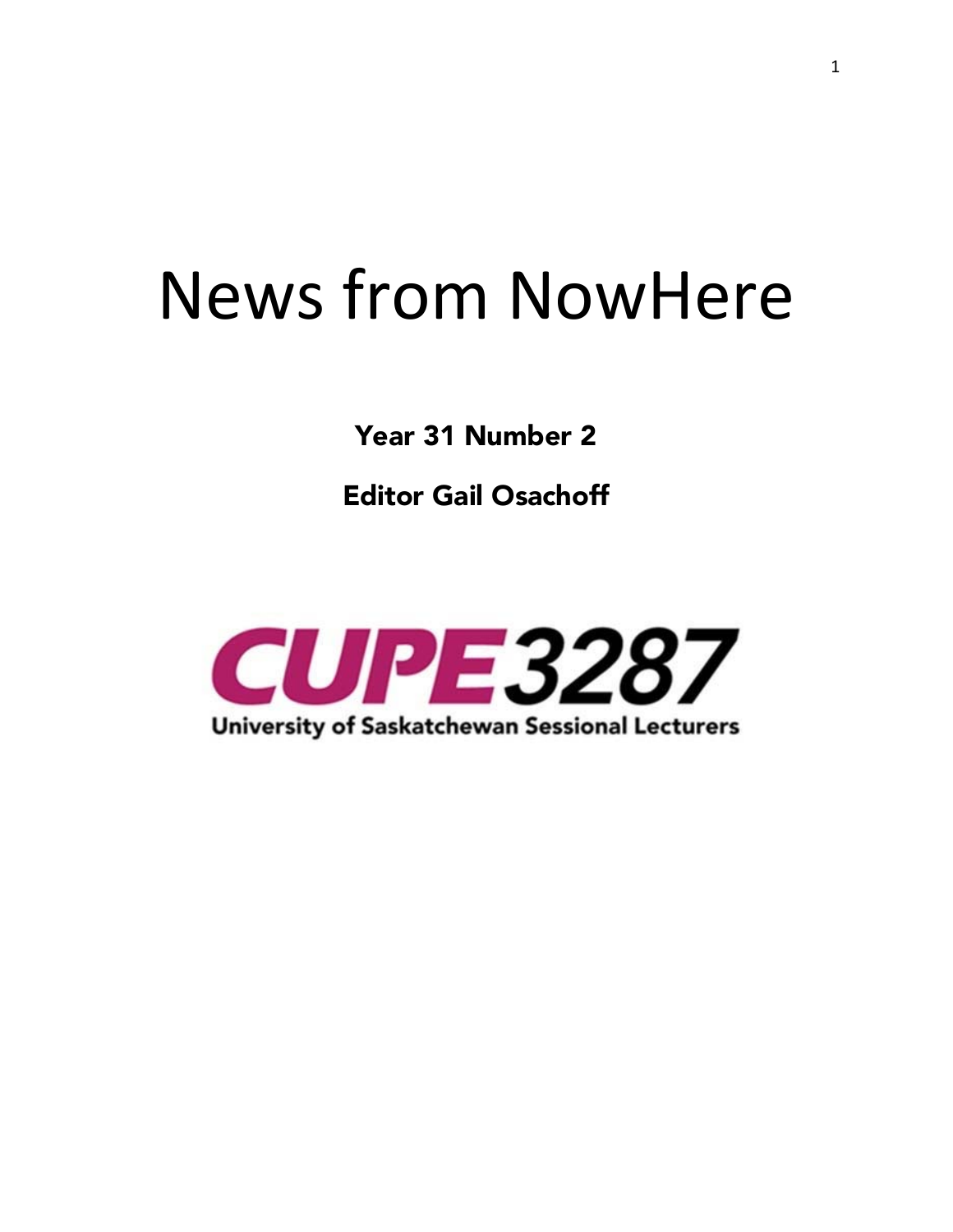## **President's Message**

Welcome (or welcome back) to the 2020 Fall Term. Here's wishing you a pleasant and productive – and safe – academic term at the University of Saskatchewan.

As some of you will already be aware, CUPE 3287 recently entered into a two year agreement that will essentially extend our current collective agreement through to September, 2021 (i.e., two years from the expiration of our previous collective agreement in 2018), but with several important changes. Details of the agreement can be found on our website: https://3287.cupe.ca.

Some of the changes are worth highlighting here, however. These include: i) protections for Right of First Refusal (ROFR) while the University's response to the COVID-19 pandemic remains in place, ii) changes to the terms of reference for our Academic Participation/Professional Development Fund to allow for grants supporting remote instruction, iii) an agreement that student teaching evaluations will not be used for review or discipline while mandated remote teaching remains in place, and, not least, a commitment to return to the bargaining table to negotiate a new collective agreement within six months prior to the expiration of the current agreement.

Perhaps the most tangible change many of you will have already seen: A 2% increase to all sessional stipend levels, effective September 1, 2020. You should have seen this increase reflected in your October 15<sup>th</sup> paycheque; back pay to September 1 should be included in the October 30<sup>th</sup> paycheque for members who are teaching this term.

The agreement is far from ideal. We had been preparing to enter into collective bargaining on a number of very important issues, including benefits and pensions, when the process was

derailed by the pandemic. The agreement that we have instead was eventually put to our membership for ratification because the University was pleading uncertainty about what effects the pandemic was going to have on University operations and finances. To repeat, it is far from ideal, but it was probably the best that we could achieve in the circumstances. The good news, though (and I genuinely think that is good news) is that we will be back at the bargaining table quite soon.

Speaking of which, this means that we will be electing a new Bargaining Committee at our AGM in December. I encourage all of our members – especially individuals from equityseeking groups and those have not previously had a role in serving the Union – to consider putting their names forward to serve on the Committee.

In a similar vein, I encourage all of our members to turn up (virtually) for our Fall Membership Meeting on October 19<sup>th</sup> (about which details can be found below).

So, once again, welcome back. Stay safe and stay healthy.

#### **Submitted by William Buschert**

## **2020 Fall Membership Meeting**

#### **Via Zoom**

(Invitation links have been distributed to the membership via email. If you have not recevied your invitation email, please contact cupe3287@gmail.com)

**Monday, October 19, 2020**

Time: 4:00 PM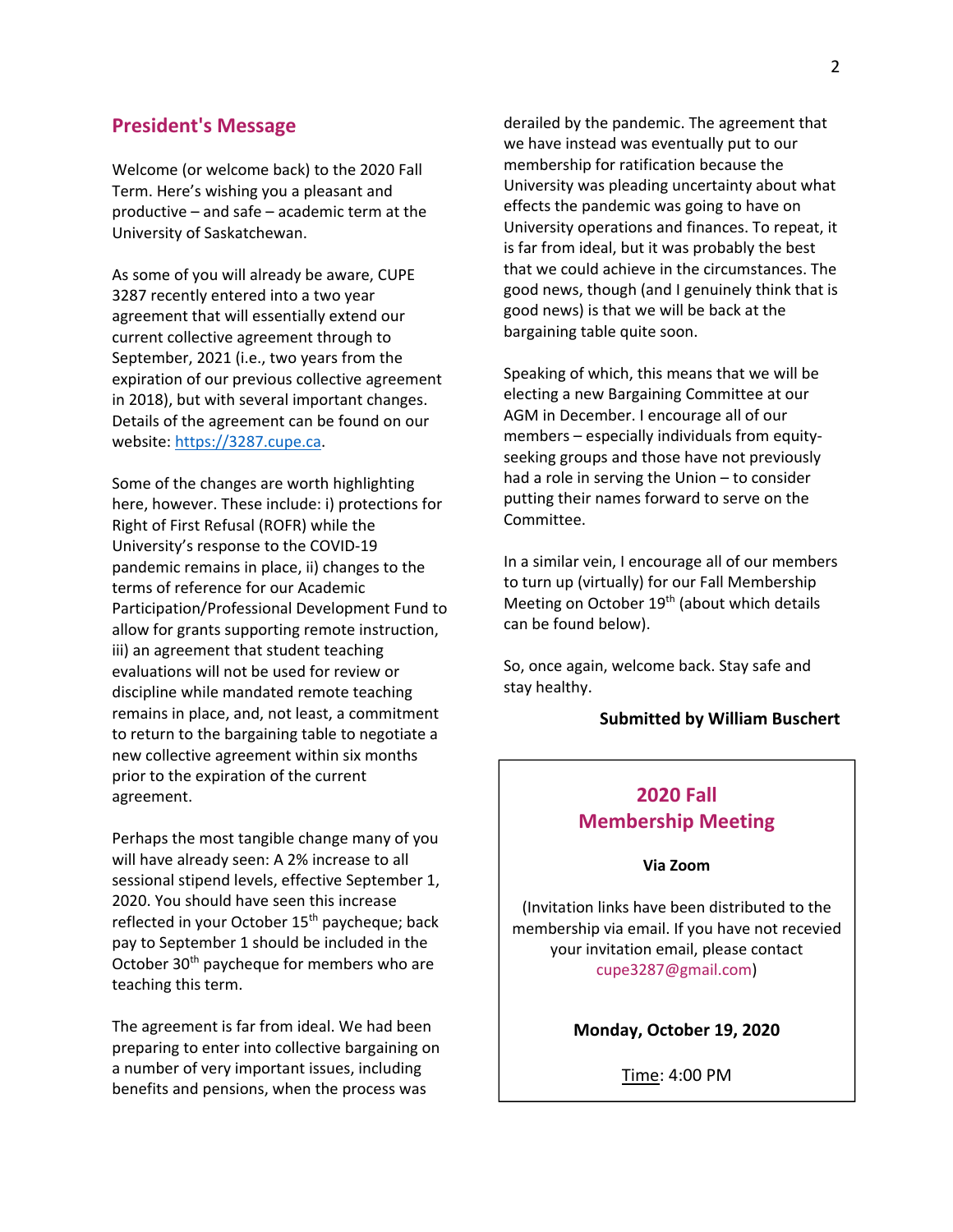

**FALL MEMBERSHIP MEETING**

## **October 9, 2020, 4:00 PM**

## **Via Zoom**

## **AGENDA**

- 1. Adoption of the agenda
- 2. Roll Call of Officers
- 3. Reading of the Equality Statement (see reverse)
- 4. Adoption of Minutes, Summer Membership Meeting, August 5, 2020
- 5. Matters Arising from the Minutes
- 6. Motion: Acceptance of new members
- 7. Secretary-Treasurer's Report
- 8. News and Communications Officer's Report
- 9. Correspondence & Communications
- 10. Executive Report
	- a. Update on agreement
	- b. Update on SJUMC issues and MOA on Online Instruction
	- c. Update re: Pandemic Response Team briefings and Winter 2021 term
- 11. New Business
- 12. Adjournment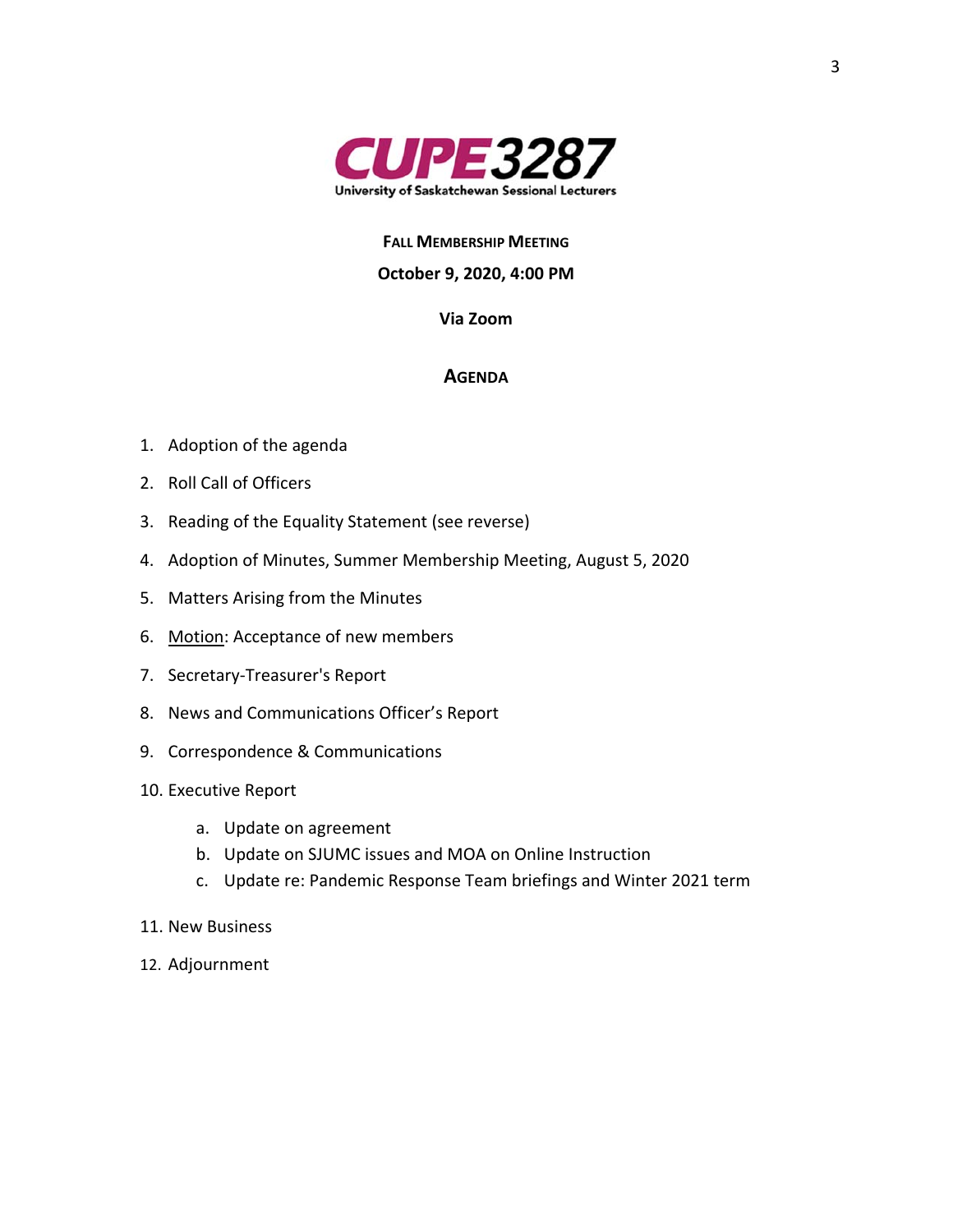## **Teaching in the Time Plague**

#### **Reports from the Edge**

**GLORIE TEBBETT** reports taking some Glenna Moss classes about online teaching, but says that it would have been more useful to learn to navigate Canvas which she found to require a fair bit of time and attention.

**RITA MATLOCK** advises teachers to organize a course where students have a small assignment to do each week so that they are required to stay connected to the course. The students need to keep coming back to the Canvas class regularly so that they complete the course; otherwise they will be tempted to quit.

**RHONDA ANDERSON** warns us that using the marking tools can be challenging, especially when one wants to add or remove a comma from a student's essay. Having students from various locations (even as far away as China) can be a problem. Some students who live in rural Saskatchewan do not have access to WiFi. Other students do not read the provided directions. Instead, they ask questions by

email which needlessly takes up a teacher's time. Such students might be unsure and anxious or merely lazy.

As you can see from these reports, teaching remotely during the COVID virus pandemic is remotely possible. Send a report about your experiences to be included in the next newsletter.

#### **Submitted by Gail Osachoff**

## **Notices**

**ELEANOR SHIA** has received the Canadian Distinguished Teacher Award at the Fourth Global Chinese Education Awards.

Various IT help is available to teachers and students by consulting **NANCY TURNER** in the Gwenna Moss Centre for Teaching Effectiveness (nancy.turner@usask.ca).

Several virus-positive cases have been reported in the College of Medicine, and these individuals are self-isolating. Visit https://covid19.usask.ca/ for up-to-date information about recommended precautions and current cases on campus.

## **Submitted by Gail Osachoff**

## **Call for OHC Representative**

Contact the Union Office (cupe3287@gmail.com) if you are interested in being the next CUPE 3287 representative on the University Occupational Health Committee or on other university or college committees. Our participation is vital. Union at.